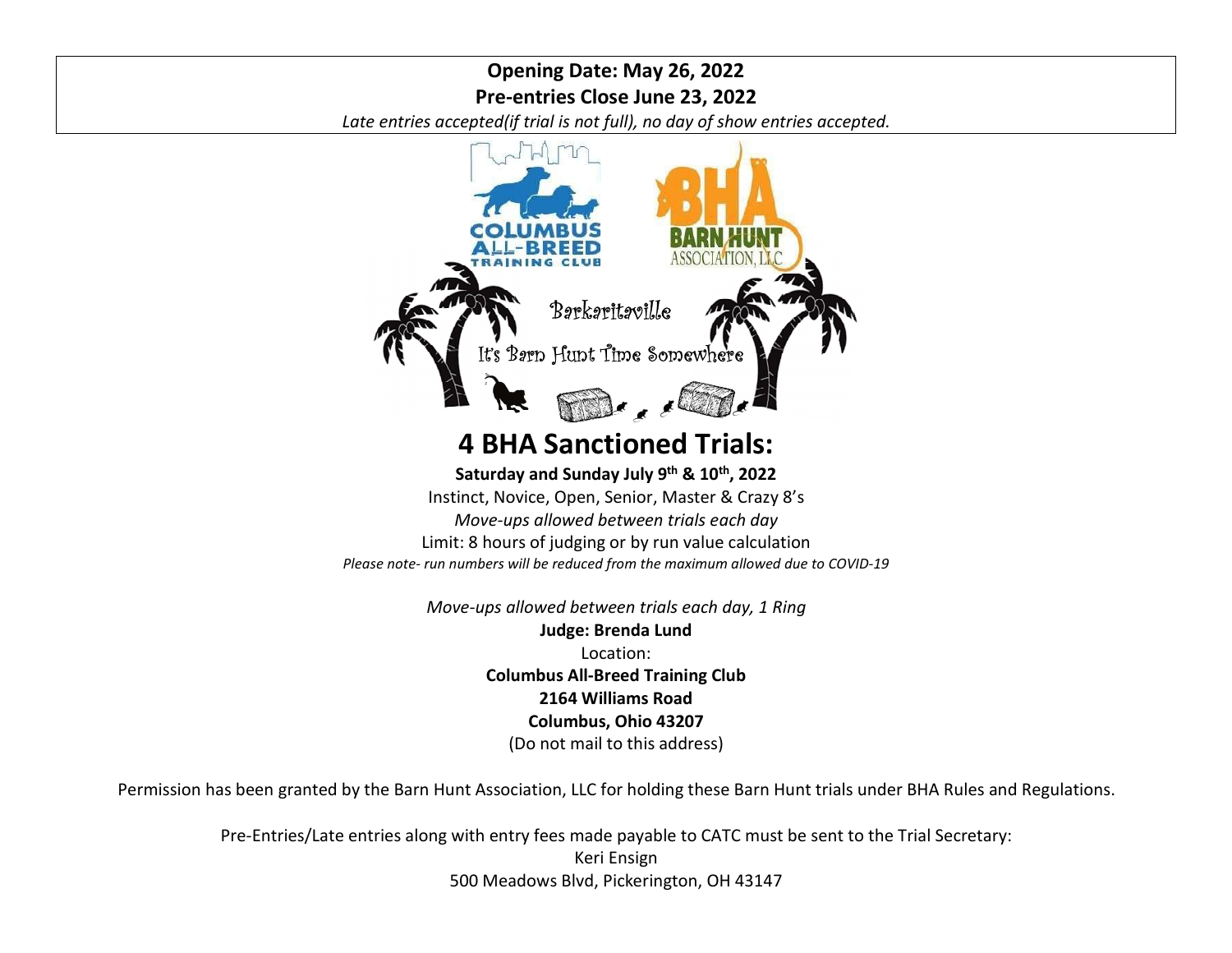Trial Committee: Keri Ensign, Ellen Smith, Kristina Phillips, Anne Kelly, Cher Lee, Jessica Quinn, Joyce Shively and any CATC member in attendance

Trial Chairman: Keri Ensign, email: keriensign.catc@gmail.com Trial Secretary: Keri Ensign, email: keriensign.catc@gmail.com

Saturday and Sunday\* Saturday and Sunday Saturday Saturday Saturday Saturday

7:30 AM – Building Opens **Novice Trial 1** and Trial 2 7:45 AM – Check-in Open Trial 1 and Trial 2

\*General and judges' briefings will be posted Master Trial 1 and Trial 2

Event Schedule **Running Order** Running Order

 Instinct Trial 1 8:30 AM – First dog on the start line CZ8 Trial 1 Only (not offered Trial 2) Senior Trial 1 and 2

Sunday

Master Trial 1 & 2 Senior Trial 1 & 2 CZ8 Trial 1 Only (not offered Trial 2) Open Trial 1 & 2 Instinct Trial 1 Novice Trial 1 & 2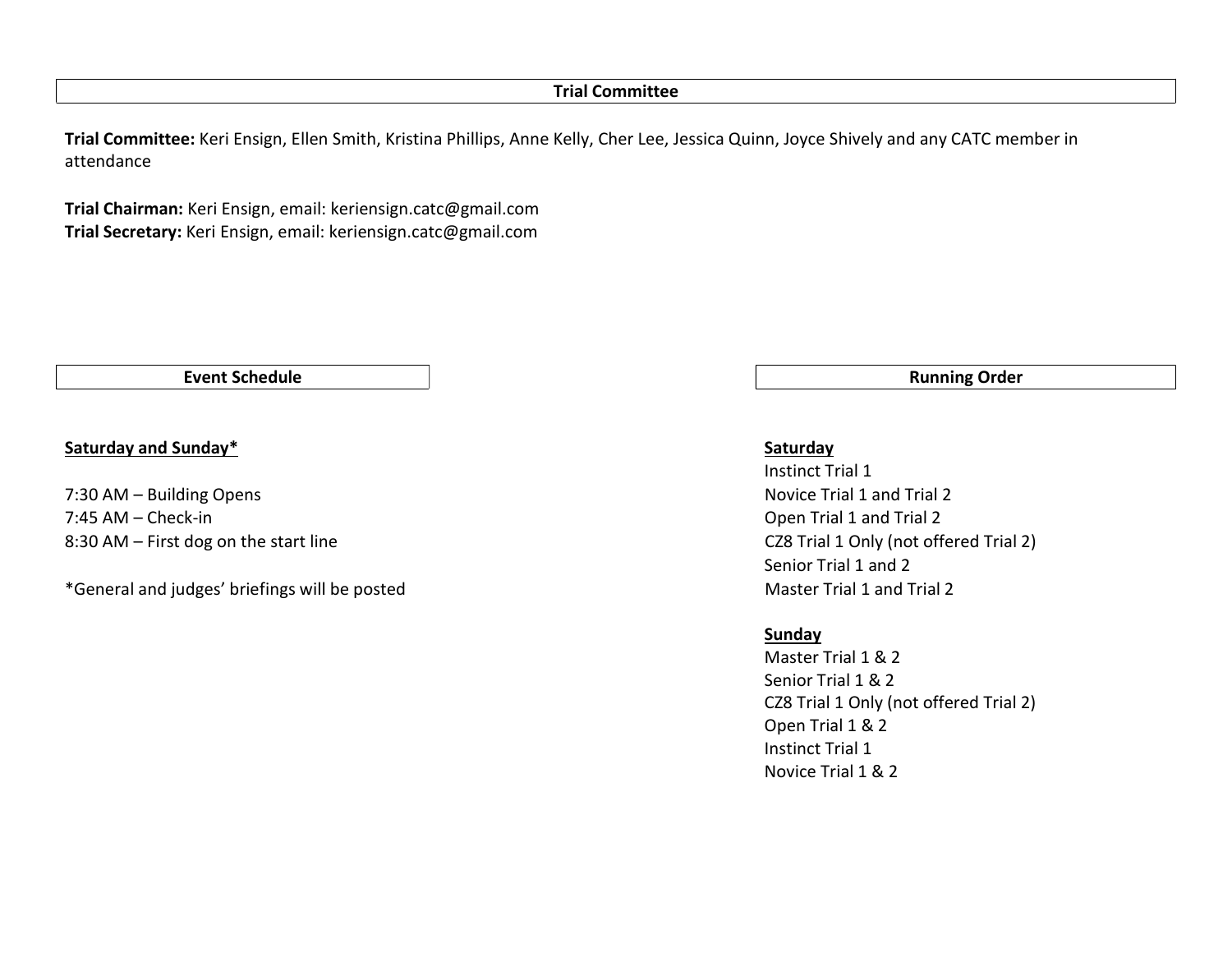## LOCATION

Trial ring will be in Building "B". This is the second building as you come into our grounds

## FLOORING

Flooring is turf. The ring area will have a tarp cover over the flooring.

## CRATING

Crating space will be available in Building A. All dogs must be on lead or crated at all times unless actively working.

## FOOD

We will have a potluck. Please feel free to bring a dish to share. There are also various fast food restaurants within 1 mile of the facility, Alum Creek Rd. and 270.

#### AWARDS

Rosettes will be offered for placements, high in class and new titles

## COVID-19 POLICIES

\*\*\*\*Masks are not currently required; however, this is subject to change. If any changes to this policy are made, you will be notified prior to the trial.\*\*\*\*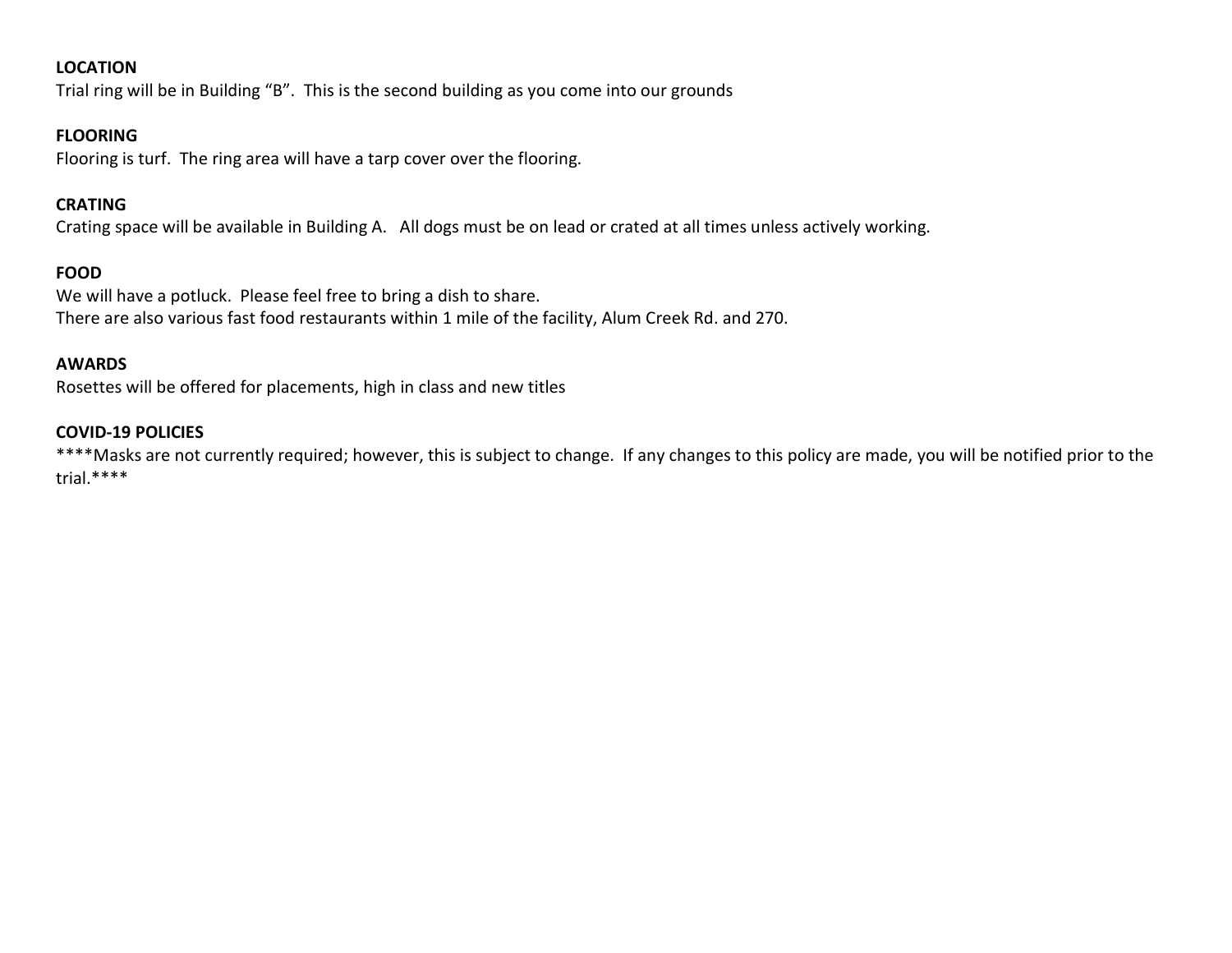| <b>Columbus All-Breed Training Club</b> |             |                 |             |                                                                                                                                                                                                                       |  |  |  |  |
|-----------------------------------------|-------------|-----------------|-------------|-----------------------------------------------------------------------------------------------------------------------------------------------------------------------------------------------------------------------|--|--|--|--|
| <b>Barn Hunt Entry Form</b>             |             |                 |             |                                                                                                                                                                                                                       |  |  |  |  |
| October 29 - 31, 2021                   |             |                 |             |                                                                                                                                                                                                                       |  |  |  |  |
|                                         |             |                 |             | Columbus All-Breed Training Club and Barn Hunt Assoc LLC. Liability Waver Agreement                                                                                                                                   |  |  |  |  |
| T1 - Sat                                | T2 - Sat    | <b>T3 - Sun</b> | T4 - Sun    | I (we) agree that the club holding this event has the right to refuse entry for cause which the club shall                                                                                                            |  |  |  |  |
| July 9th                                | July 9th    | July 10th       | July 10th   | deem sufficient. In consideration of the acceptance of this entry and of the holding of this event and of                                                                                                             |  |  |  |  |
| BHLE-211553                             | BHLE-211555 | BHLE-211556     | BHLE-211554 | the opportunity to have the dog judged and to win prizes, ribbons, or trophies, I (we) agree to hold Barn                                                                                                             |  |  |  |  |
| Instinct                                |             | Instinct        |             | Hunt Association, LLC, the event-giving club, their members, directors, governors, officers, agents,<br>superintendents or event secretary and the owner and/or lessor of the premises and any provider of            |  |  |  |  |
| Novice A                                | Novice A    | Novice A        | Novice A    | services that are necessary to hold this event and any employees or volunteers of the aforementioned                                                                                                                  |  |  |  |  |
| Novice B                                | Novice B    | Novice B        | Novice B    | parties, and any Barn Hunt approved judge, judging at this event, harmless from any claim for loss or<br>injury which may be alleged to have been caused directly or indirectly to any person or thing by the act     |  |  |  |  |
| Open A                                  | Open A      | Open A          | Open A      | of this dog while in or about the event premises or grounds or near any entrance there- to, and I (we)                                                                                                                |  |  |  |  |
| Open B                                  | Open B      | Open B          | Open B      | personally assume all responsibility and liability for any such claim; and I (we) further agree to hold the<br>aforementioned parties harmless from any claim for loss, injury or damage to this dog. Additionally, I |  |  |  |  |
| Senior A                                | Senior A    | Senior A        | Senior A    | (we) hereby assume the sole responsibility for and agree to indemnify, defend, and save the                                                                                                                           |  |  |  |  |
| Senior B                                | Senior B    | Senior B        | Senior B    | aforementioned parties harmless from any and all loss and expense (including legal fees) by reason of<br>the liability imposed by law upon any of the aforementioned parties for damage because of bodily             |  |  |  |  |
| Master A                                | Master A    | Master A        | Master A    | injuries including death at any time resulting therefrom, sustained by any person or persons, including                                                                                                               |  |  |  |  |
| Champion                                | Champion    | Champion        | Champion    | myself (ourselves), or on account of damage to property, arising out of or in consequence of my (our)<br>participation in this event, however such, injuries, death or property damage may be caused, and             |  |  |  |  |
| CZ8                                     |             | CZ8             |             | whether or not the same may have been caused or may be alleged to have been caused by negligence<br>of the aforementioned parties or anyl (WE) AGREETHATANY CAUSE OF ACTION, CONTROVERSY OR                           |  |  |  |  |

FEES: Pre-Entry: \$5 Instinct | \$15 RATN | \$15 RATO | \$20 RATS | \$20 RATM | \$20 CZ8 Late Entry: \$10 Instinct | \$20 RATN | \$20 RATO | \$25 RATS | \$25 RATM | \$25 CZ8

#### Make checks payable to CATC. Mail entry forms and fees to: Keri Ensign | 500 Meadows Blvd, Pickerington, OH 43147 Keriensign.catc@gmail.com, (740) 409.2852

A returned check does not constitute a valid entry. \$35 fee for all returned checks.

|                              | Sex                              |      |  |  |  |  |
|------------------------------|----------------------------------|------|--|--|--|--|
|                              |                                  |      |  |  |  |  |
|                              | Breed __________________________ |      |  |  |  |  |
| Actual Height: _____________ | Height Class **: S ___ M ___ L   |      |  |  |  |  |
| Actual Owner(s):             |                                  |      |  |  |  |  |
| Owner's Address:             |                                  |      |  |  |  |  |
|                              | State:                           | Zip: |  |  |  |  |

whether or not the same may have been caused or may be alleged to have been caused by negligence of the aforementioned parties or any/ (WE) AGREETHATANY CAUSE OF ACTION, CONTROVERSY OR CLAIM ARISING OUT of their employees or agents, or any other persons. OFOR RELATED TOTHE ENTRY, EXHIBITION OR ATTENDANCE AT THE EVENT BETWEEN THE BARN HUNT ASSOCIATION AND THE OTHERWISESTATEDINITSPREMIUM LIST) ANDMYSELF (OURSELVES) OR ASTO THECONSTRUCTION, INTERPRETATIONANDEFFECTOFTHISAGREEMENTSHALL BE SETTLED BY ARBITRATION PURSUANT TOTHEAPPLICABLE RULES OF THE AMERICANARBITRATIONASSOCIATION. HOWEVER, PRIORTO ARBITRATIONALL APPLICABLE BARNHUNT FOLLOWED ASSET FORTH INTHE BARN HUNT RULESAND BYLAWS, RULES, REGULATIONS, PUBLISHED POLICIES BYLAWS, RULES, REGULATIONSANDPROCEDURES MUST FIRST BE FOLLOWED ASSET FORTH INTHE BARN HUNT RULESAND BYLAWS, RULES, REGULATIONS, PUBLISHED POLICIES ANDGUIDELINES.

Signature of owner or his agent duly authorized to make this entry:

Telephone \_\_\_\_\_\_\_\_\_\_\_\_\_\_\_\_\_\_\_\_\_\_\_\_\_\_\_\_\_\_\_\_

Email  $\blacksquare$ 

ENTRIES WILL BE CONFIRMED BY EMAIL. WRITE YOUR EMAIL CLEARLY.

\*Dogs are required to have a Barn Hunt Registration #. Register your dog online at: barnhunt.com.

\*\*  $S = 15$ " and under,  $M = 15.1$ " to 22",  $L = over 22$ ".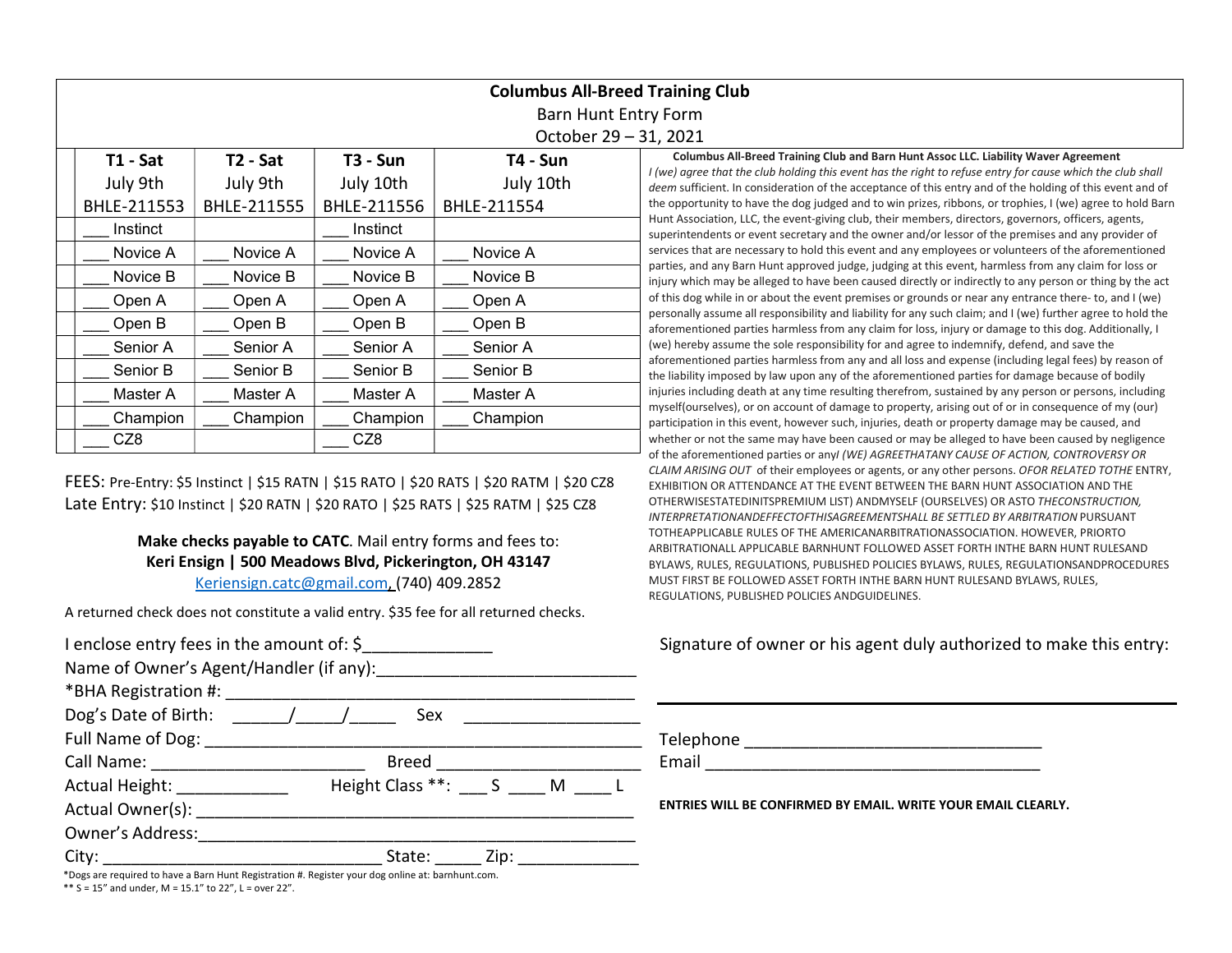|      | Gate Steward                                                |         |         | <b>Classes Entered:</b> |
|------|-------------------------------------------------------------|---------|---------|-------------------------|
|      | <b>Staging Steward</b>                                      |         |         |                         |
|      | Timer                                                       |         |         |                         |
|      | Course Builder                                              |         |         |                         |
|      | <b>Score Sheet Runner</b>                                   |         |         |                         |
|      | Leash Runner                                                |         |         |                         |
|      | Rat Wrangler                                                |         |         |                         |
|      |                                                             |         |         |                         |
|      | CLASSES YOU CAN WORK IN (Please circle all you can work in) |         |         |                         |
| RATI | Trial 1                                                     | Trial 2 | Trial 3 | Trial 4                 |

| <b>KAII</b> | iriai ± | Trial Z | inai 3  | Trial 4 |
|-------------|---------|---------|---------|---------|
| <b>RATN</b> | Trial 1 | Trial 2 | Trial 3 | Trial 4 |
| <b>RATO</b> | Trial 1 | Trial 2 | Trial 3 | Trial 4 |
| <b>RATS</b> | Trial 1 | Trial 2 | Trial 3 | Trial 4 |
| <b>RATM</b> | Trial 1 | Trial 2 | Trial 3 | Trial 4 |
| Crazy 8's   | Trial 1 |         | Trial 3 |         |
|             |         |         |         |         |
| NAME:       |         |         |         |         |
|             |         |         |         |         |
| EMAIL:      |         |         |         |         |
|             |         |         |         |         |
|             |         |         |         |         |

PHONE: \_\_\_\_\_\_\_\_\_\_\_\_\_\_\_\_\_\_\_\_\_\_\_\_\_\_\_\_\_\_\_\_\_\_\_\_\_\_\_\_\_\_\_\_\_\_\_\_\_\_\_\_\_

Please check the job(s) and class(es) you are willing to work. We will accommodate all volunteers so there will be no conflicts with running your dogs! All volunteers will receive a coupon good for a discount on future CATC trials.